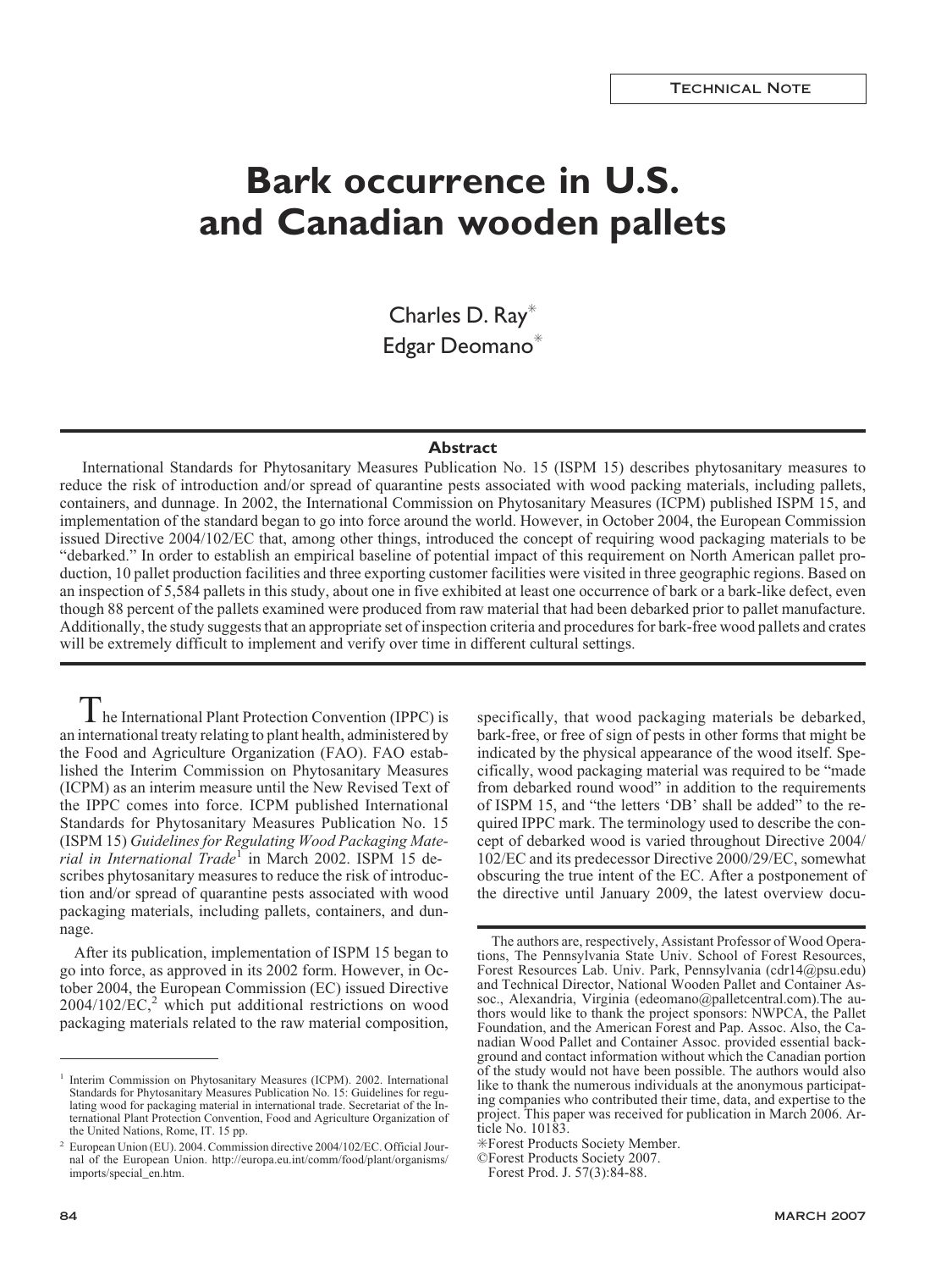| Table 1. - Data description of pallets included in the study. |  |  |  |  |  |  |  |  |  |  |
|---------------------------------------------------------------|--|--|--|--|--|--|--|--|--|--|
|---------------------------------------------------------------|--|--|--|--|--|--|--|--|--|--|

|                                        | U.S. - East Coast | Canada - Ontario | U.S. - West Coast | Total | Entire sample<br>$(\%)$ |
|----------------------------------------|-------------------|------------------|-------------------|-------|-------------------------|
| Pallet producer locations              | 4                 | 4                | $\overline{2}$    | 10    |                         |
| Pallet customer locations              | $\theta$          | $\theta$         | 3                 | 3     |                         |
| Total pallets inspected                | 2055              | 1764             | 1765              | 5584  |                         |
| Production pallets inspected           | 1748              | 460              | 671               | 2879  | 51.6                    |
| Stacked pallets inspected              | 307               | 1304             | 1094              | 2705  | 48.4                    |
| Hardwood pallets inspected             | 2055              | 849              | 145               | 3049  | 54.6                    |
| Softwood pallets inspected             | $\Omega$          | 915              | 1620              | 2535  | 45.4                    |
| Heat-treated pallets inspected         | 1045              | 1175             | 1530              | 3750  | 67.2                    |
| Non-HT pallets inspected               | 1010              | 589              | 235               | 1834  | 32.8                    |
| Pallets from non-debarked raw material | 397               | 280              | $\theta$          | 677   | 12.1                    |
| Pallets from debarked raw material     | 1658              | 1484             | 1765              | 4907  | 88.1                    |

ment<sup>3</sup> provided by the EC states simply that "From January" 2009, all wood packaging material imported into the EU will have to be debarked."

Of particular concern to the wood packaging industry is the lack of a clear definition of the bark requirement actually targeted by the EC directive. Also, various industries and governmental agencies around the world have interest in determining the impact this directive might have on the wood packaging industry, its customers, and consumers worldwide. In order to establish an empirical baseline of potential impact on North American pallet production, this study sought to establish how many wood pallets as currently manufactured might fall under the evolving definitions of the EC directive, and whether there are differential potential impacts according to geographic region, wood species, or size of pallet producer.

### **Methodology**

Numerous interviews were conducted with people familiar with the workings of both the international phytosanitary standards and the global logistics community. In order to ascertain the potential impact of a bark-free standard, in terms of number of pallets that might be impacted by a "debarking" or "bark-free" requirement, numerous sawmills, pallet producers, and their customers were visited. During these visits, pallet production methods, storage procedures, and shipping standards were reviewed with operational personnel. Cost components of these processes were discussed, and the issue of bark-free production was explored. Customers were queried as to their knowledge of this issue, and their reactions to each of several possible outcomes were noted.

Production facilities were visited in three geographic regions to determine whether regional differences in pallet bark populations could be detected. At 10 of the pallet production facilities and three of the customer facilities, data were collected on the number of pallets with bark or barky-type defects relative to bark-free pallets. **Table 1** defines the data set collected.

#### **Data collection**

For each pallet inspected, a decision was made whether the pallet had at least one occurrence of bark or barky defect, was

free of bark and barky defects, or had something too difficult to call. The intent was to simulate, as closely as possible, the decision process a typical port inspector would have. At issue, then, was the determination of what level or dimension of bark defect would be allowed to pass inspection.

Data collection, in terms of the inspection data from the pallets, was at first begun with an assumption, based on hearsay, that "credit card" size or smaller bark would be considered a bark-free wood pallet. At the first location, however, the lack of specificity was obvious; most bark, or barky defects on pallets, does not come in incremental blocks that can be compared in size to a credit card. Bark occurrences on the wane portion of lumber, for example, typically has a narrow, triangular shape that abruptly ends where a debarker was effective in removing the bark (**Fig. 1**). Bark pockets normally appear as long, narrow defects in pallet stringers (**Fig. 2**) or deckboards (**Fig. 3**). Other "barky defects" that could be identified as potential pest harbors are commonly found in pallet blocks (**Fig. 4**), deckboards (**Fig. 5**), and stringers (**Fig. 6**) and are the result of several types of unsound defects commonly found in pallet cants.<sup>4</sup>

Other grading issues also were revealed in the process of inspecting the study pallets for bark. Bark often occurs as long (4 to 24 inches), very slim (less than 1/4 inches wide) slivers clinging onto a wane surface, but these types of bark occurrences do not seem to pose credible phytosanitary risks, especially when exposed to necessary condition of heat or chemical treatment in production. Often, dark, suspicious looking areas are hidden on the underside of deckboards, or at the back side of a stringer component where the inspector cannot confirm whether it is bark, or not. To add to the potential visual confusion, debarked clear wane on most woody species begins to darken up shortly after manufacturing, causing the wane to appear to still have a bark covering.

Furthermore, the proximity of the inspector to the pallet and visual perspective of the surface being inspected induce a source of variability and potential inspection error to the problem. In port inspection situations, pallets are loaded, so deck board surfaces are hidden from the inspector; they are also stacked, so visual examination of pallets is often impaired by

<sup>&</sup>lt;sup>3</sup> European Union (EU). 2006. An overview of EU rules on wood packaging material. http://europa.eu.int/comm/food/plant/organisms/imports/ overview\_eu\_rules.pdf

<sup>4</sup> Araman, P.A., M.F. Winn, M.F. Kabir, X.Torcheux, and G. Loizeaud. 2003. Unsound defect volume in hardwood pallet cants. Forest Prod. J. 53(2):45-49.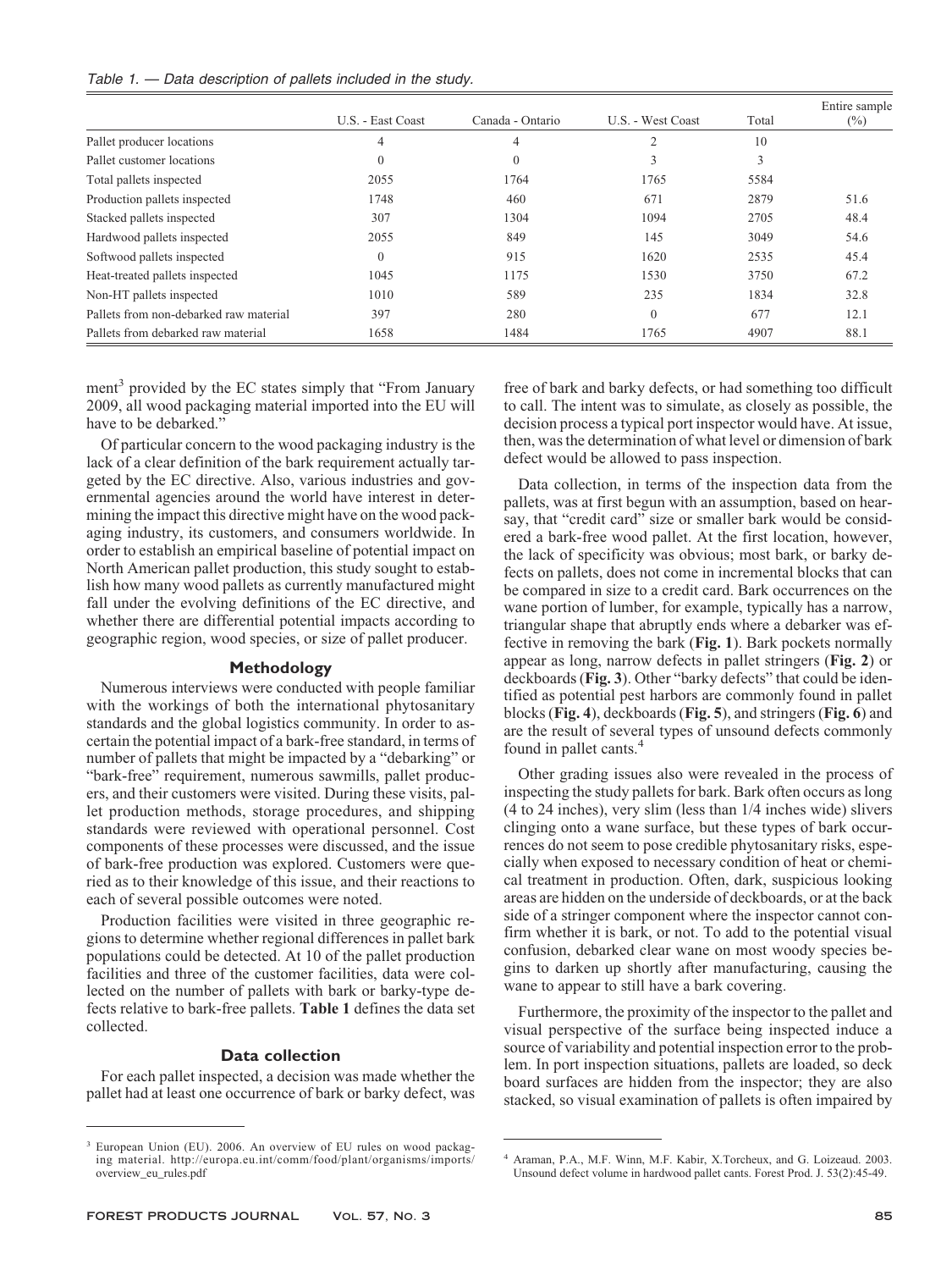

*Figure 1. — Wane on board with bark occurrence not removed by debarker.*



*Figure 2. — Bark pocket in pallet stringer.*



*Figure 3. — Bark pocket in pallet deckboard.*

its height above (or at the feet of) the inspector, or its depth within a bay of pallets.

For these reasons, two distinct types of pallet bark counts were collected. The first type was visual tally of bark defects



*Figure 4. — Barky hole in pallet block.*



*Figure 5. — Barky hole in pallet deckboard.*



*Figure 6. — Remnant loose knot on end of pallet stringer.*

as the pallets were stacked in inventory, allowing the inspector to effectively see less of the pallet as its height in the stack increased. For the purposes of this exploratory study, this type of inspection simulated a port inspection process and results. The second type of pallet bark inspection was conducted on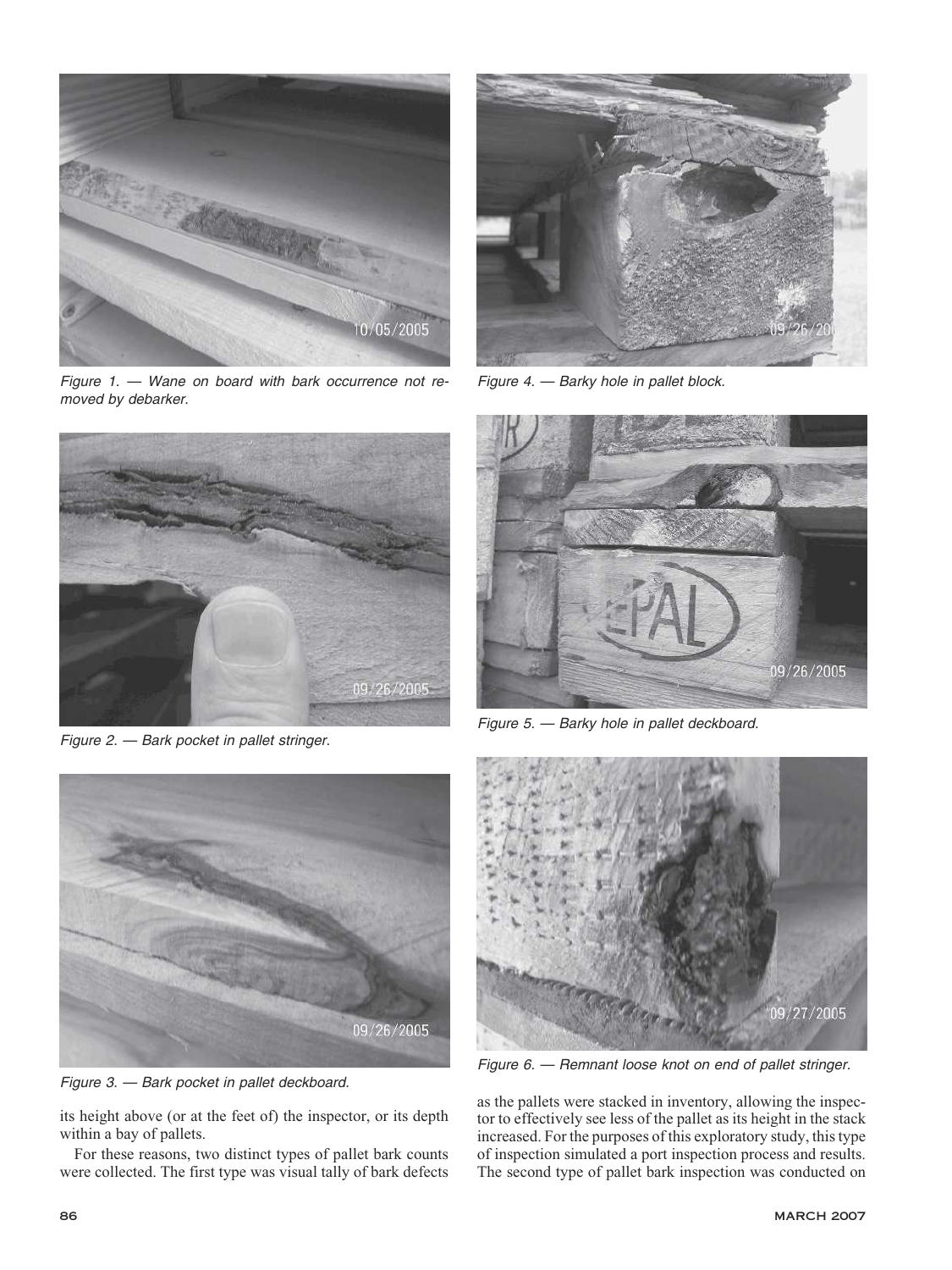pallets in production, where the inspector could usually see both sides of pallet components as they were being assembled. In automated pallet assembly operations, the average inspection time per pallet was 8 to 9 seconds. In hand assembly operations (all custom pallet operations in this study), the average inspection time was about 1 minute per pallet.

The following general decision rules were applied. If an observed barky defect was less than 1/4 inches at its narrowest dimension, it was not counted as a bark occurrence, regardless of its length. If the bark occurrence was between 1/4 inches and 1 inch at it narrowest, but its widest dimension was less than 3 inches, it was not counted as a bark occurrence. If its narrowest dimension was greater than 1 inch, it was counted as a bark occurrence regardless of the size of its widest dimension. These rules were developed to differentiate between insignificant bark remnants, and bark occurrences that realistically might provide a pathway for reinfestation of the wood, given conditions of exposure to the pest after treatment. See **Table 2** for a summary of these rules.

These criteria were applied through visual, non-measured estimation only, to allow for data collection in both production environments where the pallets were being automatically conveyed, and from stacks that, because of their location and height would not allow physical measurements. This methodology also roughly simulates the inspection conditions of a typical port inspection. The principal author of this paper

*Table 2. — Decision rules for determination of bark occurrence in this study.*

| Small dimension  | Large dimension          | Bark? |  |
|------------------|--------------------------|-------|--|
|                  | $--(in)$ --------------- |       |  |
| < 1/4            | Any                      | No    |  |
| $1/4 <$ by $< 1$ | $\leq$ 3                 | No    |  |
| $1/4 <$ by $< 1$ | $>$ 3                    | Yes   |  |
| >1               | Any                      | Yes   |  |

*Table 3. — Summaries of bark occurrences by region.*

served as inspector for all 5584 pallets in the study, to ensure consistency of the data collection under the stated inspection criteria. At each location, however, an operational supervisor or other representative of the company was asked to accompany the inspector for at least a portion of the data collection, in order to illustrate the process of the data collection and to affirm the process under the auspices of many different individuals.

Ultimately, each pallet was tallied as one of three conditions: bark, bark-free, or no-call. Pallets tallied as "bark" had at least one confirmable barky defect of the size described above. "Confirmed" defects were those that were, in the mind of the inspector through visual or physical confirmation, definitely an occurrence of bark or barky defect. That is, a bark occurrence could be confirmed in this study, even at 15 feet in the air, if the inspector could clearly see and identify it as such. Pallets tallied as "bark-free" have no apparent bark or barky defect on the pallet. A final category, "no-call" was necessitated by "possible bark sightings" that passed by the inspector too quickly in production for confirmation, or appeared outof-reach for closer inspection, but could not in good conscience be counted as "bark-free".

## **Results and discussion**

**Table 3** summarizes the data by each of the three geographic regions included in the study. Overall, 19.4 percent of the pallets inspected in all three regions were found to have at least one occurrence of bark; the percentages for each of the three regions were consistent with the overall average (17.7, 18.4, and 22.3 percent, respectively). These figures show a perhaps surprising consistency in bark occurrence between these regions, considering the different pallet types, production systems, and raw material species contained within the study. In fact, almost every way the data are broken out, roughly 1 out of 5 pallets was found to have at least one bark occurrence.

**Table 4** also bears out this consistency under further dis-

|                   | <b>Bark</b> |       | Bark-Free |       | No-call |        | Total             |  |
|-------------------|-------------|-------|-----------|-------|---------|--------|-------------------|--|
| Region            | (No.)       | (0/0) | (No.)     | (0/0) | (No.)   | $(\%)$ | (N <sub>0</sub> ) |  |
| U.S. - East Coast | 364         | 17.7  | 1311      | 63.8  | 380     | 18.5   | 2055              |  |
| Canada - Ontario  | 324         | 18.4  | 1263      | 71.6  | 177     | 10.0   | 1764              |  |
| U.S. - West Coast | 393         | 22.3  | 1203      | 68.2  | 169     | 9.6    | 1765              |  |
| Total             | 1081        | 19.4  | 3777      | 67.6  | 726     | 13.0   | 5584              |  |

*Table 4. — Summaries of bark occurrences by pallet category.*

|                           | Bark              |        | Bark-Free |        | No-call |        | Total             |  |
|---------------------------|-------------------|--------|-----------|--------|---------|--------|-------------------|--|
| Category                  | (N <sub>0</sub> ) | $(\%)$ | (No.)     | $(\%)$ | (No.)   | $(\%)$ | (N <sub>0</sub> ) |  |
| All pallets               | 1081              | 19.4   | 3777      | 67.6   | 726     | 13.0   | 5584              |  |
| Stacked pallets           | 532               | 19.7   | 1961      | 72.5   | 212     | 7.8    | 2705              |  |
| Production pallets        | 549               | 19.1   | 1816      | 63.1   | 514     | 17.9   | 2879              |  |
| Hardwood pallets          | 490               | 16.1   | 2090      | 68.5   | 469     | 15.4   | 3049              |  |
| Softwood pallets          | 591               | 23.3   | 1687      | 66.5   | 257     | 10.1   | 2535              |  |
| Treated pallets           | 724               | 19.3   | 2551      | 68.0   | 475     | 12.7   | 3750              |  |
| Non-treated pallets       | 357               | 19.5   | 1226      | 66.8   | 251     | 13.7   | 1834              |  |
| Non-debarked raw material | 233               | 34.4   | 309       | 45.6   | 135     | 19.9   | 677               |  |
| Debarked raw material     | 848               | 17.3   | 3468      | 70.7   | 591     | 12.0   | 4907              |  |